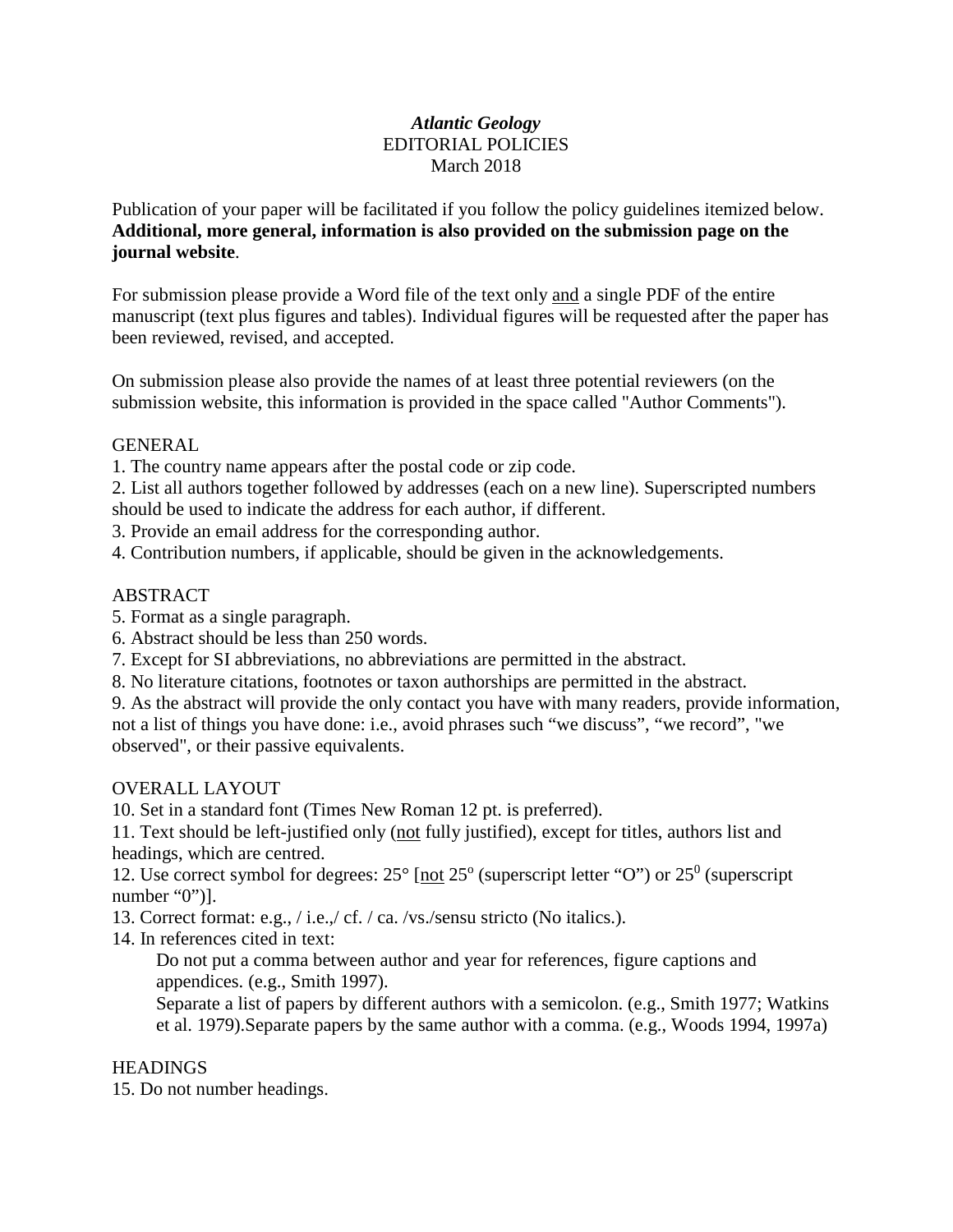16. Please follow this heading style:

First-order: Boldface, all upper case, centred, 14 pt.

Second-order: Boldface, lower case. centred, 12 pt.

Third-order: Italics or underline, lower case, flush left, 12 pt.

Fourth-order: Italics or underline with colon, lower case, run-on with single paragraph, 12 pt. Second to fourth order headings without initial capitals except for first word and proper nouns

## ABBREVIATIONS, NUMBERS AND UNITS

17. Reduce the number of abbreviations for rock units or geological features used in the text to one or at the most two. All other abbreviations must be spelled out in the text, except when making reference to figures on which the abbreviations are used, for example "... (TBF and HGF in Fig. 3)".

18. Use metric measurements. (If non-metric measurements are absolutely necessary, for example in quotes, also provide a conversion).

19. Use correct abbreviation s (e.g., lowercase s, min, h, cm, m, km, etc., not sec, hr, Km, KM, etc.) in the text, tables, and figures.

20. Leave a space between a number and its unit (e.g. 5 cm, not 5cm).

21. If the word metre (or derivative, such as kilometre) needs to spelled in full, use Canadian spelling (metre), not meter. The same applies to litre, etc.

22. Following Gradstein et al. (2004, p.xix) and other authorities, use Ma for "million years ago" and myr for "millions of years duration": hence "The Cretaceous period ended 66 Ma and lasted 80 myr". Similarly, ka is "thousand years ago" and ky is thousands of years duration.

23. Use MPa or GPa in preference to kbars, or cite both.

24. Cite dates in the following format; 2354 BP (no space or punctuation except a space before BP) or for ages greater than 9999 years 11 324 BP or 11 324 + 1234 BP (no punctuation, space between the thousands and the hundreds). If using historical dates, use

"common era" terminology, i.e., CE instead of AD and BCE for BC: for example, 1066CE rather than AD1066 and 44 BCE instead of 44BC.

25. Add zeros before decimal point for values less than 1 in text, tables, and figures. (e.g., 0.2, not .2)

26. Do not abbreviate generic names of species: e.g., *Gonyaulacysta jurassica*, not *G. jurassica*, even in repeated uses; an exception is in compound names such as *Gonyaulacysta* cf. *G. jurassica*,

## HYPHENS, DASHES, AND QUOTATIONS

27. Hyphens (-) are links between closely associated words, especially adjectival phrases, such as grey-green shale, well-known site, cross-bedding. N-dashes (–) stand in for the words "to" or in some cases "and": 26–30 cm, Jurassic–Cretaceous strata. If elements on either side of an n-dash are compound, use a spaced n-dash (e.g., Late Jurassic – Early Cretaceous) or (better) substitute the n-dash with the word "to". M-dashes  $(-)$  are major pauses in a sentence, used to convey emphasis or separation (e.g., "The granites of Nova Scotia ― an amazing history"). 28. Use only single quotes within double quotes

## ACKNOWLEDGMENTS

29. Spell out the names of funding sources such as the Natural Sciences and Engineering Research Council or the Ontario Geological Survey.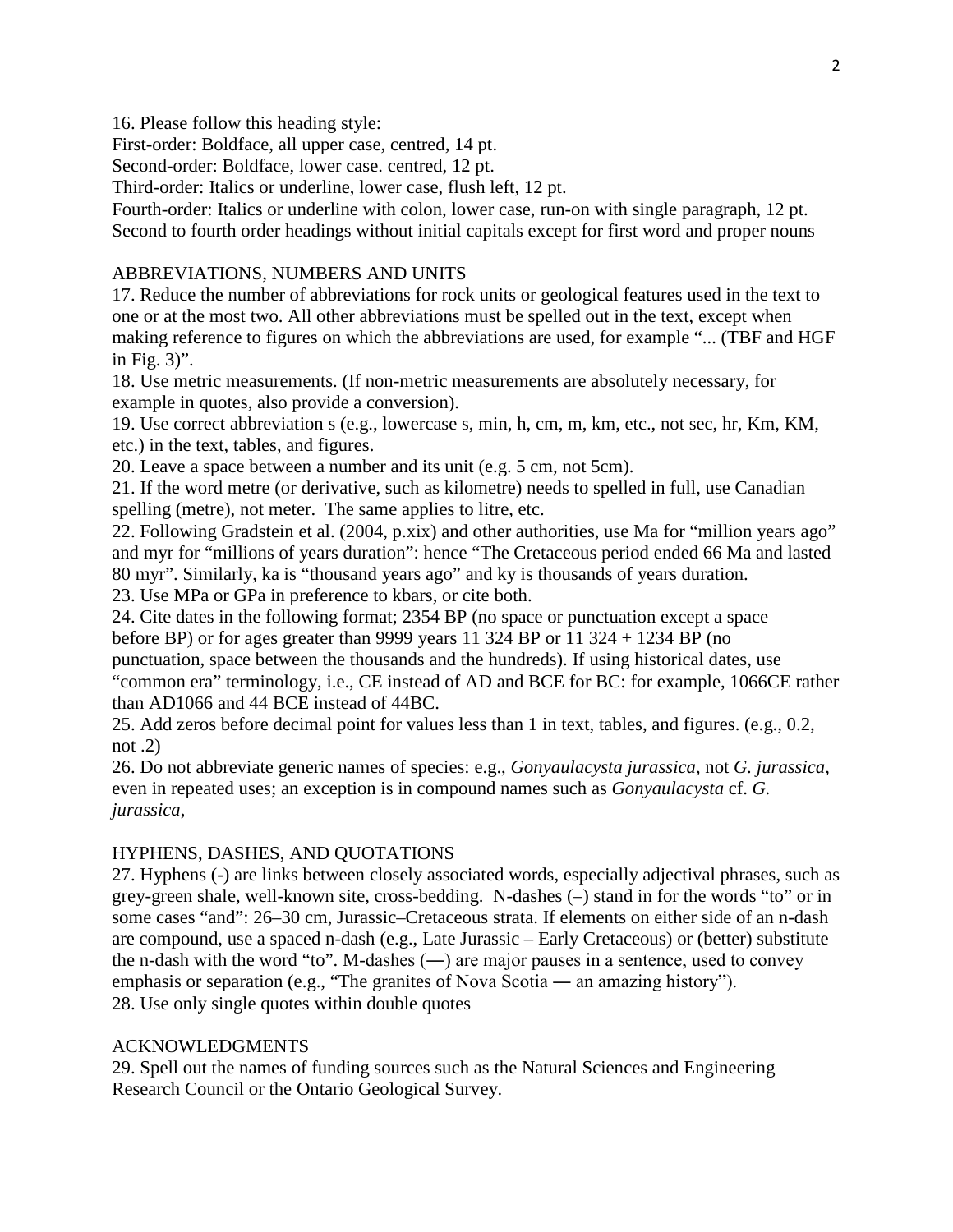30. Unless there is a reason to do otherwise, lists in the acknowledgements should be alphabetized and names rendered in a consistent manner: e.g., Joe Bloggs and Fred Smith OR J. Bloggs and F. Smith, BUT NOT Joe Bloggs and F. Smith. 31. Omit honorifics (Mrs., Dr., Prof., Sir, etc.).

CHRONOSTRATIGRAPHIC NAMES. Use initial upper case for formally recognized epoch rank and above units in the Geological Time Scale and lower case for informal uses: e.g. Early Cretaceous and Middle Jurassic, but middle Cretaceous. Use "middle" or "Middle", never "mid- " or "Mid". All subdivision of units at stage level or below should use lower case initial letters, e.g. early Albian, whether formal or not. There is no obligation to use the word "age" or "time" in association with a chronostratigraphic term.

REFERENCE LIST (Atlantic Geology EXAMPLES included on page 5 in this document). Keep in mind that the purpose of a reference list is for location and retrieval in the literature; it is not necessarily an exact quote of the original title, etc., in terms of capitalization, font, etc. Note also that the published version of the references differs in some respects from what you are asked to submit – those modifications are made by the journal manager during layout.

32. Set Authors' names in lower case, NOT all capitals. [Small caps will be added in layout ― do not do them yourself]

33. The entire manuscript, including references and figure captions, should be double spaced.

34. Do not leave a blank line between references.

35. Do not put a comma after initial of final author and before date.

36. No abbreviations other than the authors' initials, except for standard abbreviations of countries, provinces, and states after a publisher's name; abbreviations used in the original titles of works; and names of academic degrees.

37. In titles of articles and books, use upper case for the very first letter of the article/book title and proper nouns only. Journal titles should be spelled in full, with no abbreviations.

38. Repeat the name of each author; do not use a line.

39. Use "and" not "&" between last two authors' names.

40. Use initials, not given names, of authors (e.g., M. Smith, not Michael Smith).

41. Separate multiple authors' names with a comma, not a semi-colon.

42. Insert a comma before the "and" in the list of authors only if more than two authors.

43. References with numerous authors should have at least the first three authors listed, followed

by "et al." [Note the period is after al., not et]

44. For papers in books, use "*In* Title. *Edited by* A.N. Others" as in example on page 5.

45. Include the total number of pages in books, theses, memoirs, etc.

46. Do not list in the references personal communications or manuscripts not yet formally accepted. Designate such unpublished work in the appropriate place in the text, for example: (J. Bloggs, unpublished data) or (J. Bloggs, personal communication 1999).

47. References must be listed according to the name of the first author and not numbered.

References with the same first author are listed in the following order: (1) papers with one author only are listed first, in chronological order, beginning with the earliest paper; (2) papers with dual authorship follow and are listed in alphabetical order by the last name of the second author; for references by the same two authors list in chronological order; (3) papers with three or more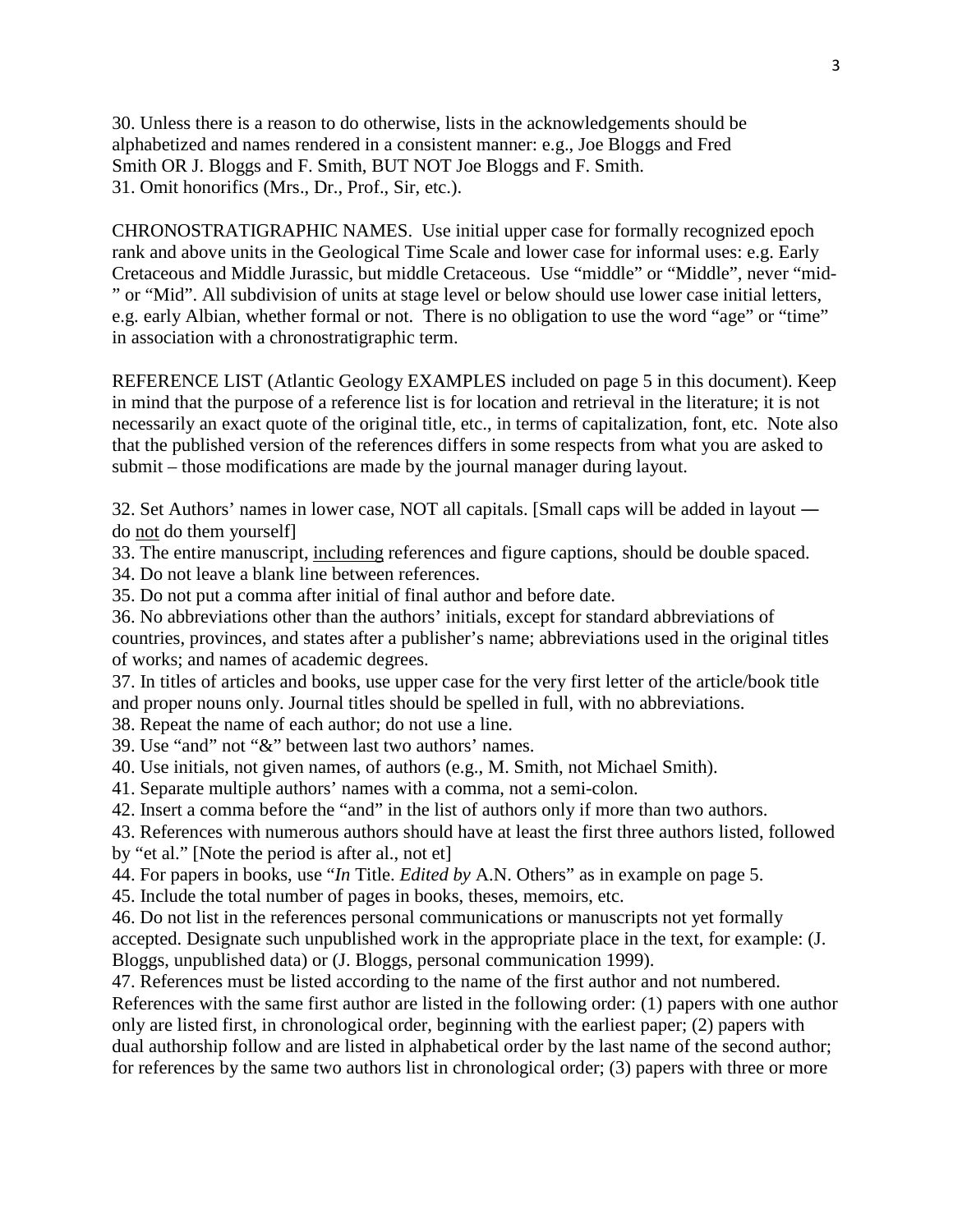authors appear after the dual-authored papers and are arranged chronologically. The following list indicates the correct order for references with the same first author:

Green, G. 1970.

Green, G. 1976.

Green, G. and Brown, B. 1981.

Green, G. and Brown, B. 1994.

Green, G. and White, W. 1969.

Green, G., White, W., and Brown, B. 1969.

Green, G., Smith, S., and White, W. 1972a

Green, G., Brown, B., and White, W. 1972b

48. St. John is ordered between "ss" and "su", not as if it were spelled "Saint"

49. There must be a one to one relationship between authorships of references in the text and those in the references. For example, van Ameron (1944) should appear as Van Ameron (under "v") in the references, not as Ameron (under A). Ameron (1944) in the text and "Ameron, B.W., van" in the references would also be acceptable.

50. In the reference list, or at the start of a sentence in the text, capital letters should be used (e.g, Van Ameron, not van Ameron).

TABLES [Excel files are much preferred]

- 51. A separate list of table captions is not needed.
- 52. Table title should appear at the top of each table.
- 53. Explanatory material should appear in notes at the bottom of the table, not in the caption.
- 54. Tables should not contain vertical lines.
- 55. Prepare tables so that it is obvious how you want them to look in the Journal.

### PALEONTOLOGY PAPERS: SPECIAL INSTRUCTIONS

56. Use consistent and correct style for authorships of taxon names. Generally, we prefer such authorships to be omitted from the text and listed in an Appendix. If it is felt necessary to include such authorships in general text, the authors name(s) and year must be given in full. References should be given in the reference list for all taxon authorships, whether in the text or an Appendix.

## PAPERS WITH NEW FORMAL LITHOSTRATIGRAPHY

57. Papers with new or revised lithostratigraphic units should be accompanied by an Appendix with a Lexicon-style entry for each new or revised unit. Before formally designating a new lithostratigraphic name, check that the name is not pre-occupied by referring to the Lexicon of Canadian Geological Names on-line:

http://weblex.nrcan.gc.ca/weblexnet4/weblex\_e.aspx

FIGURES (in text/captions)

58. Use "Fig." unless it is the first word of the sentence; then use "Figure."

59. When referring to multiple figures, use "Figs." to identify multiple parts of figures: e.g., Figs. 8a–b (in body of text) or Figs. 8a–d.

- 60. Use lower case "f" when referring to figures in other works.
- 61. Include a separate list of figure captions.
- 62. Double space figure captions.
- 63. Do not leave a blank line between captions.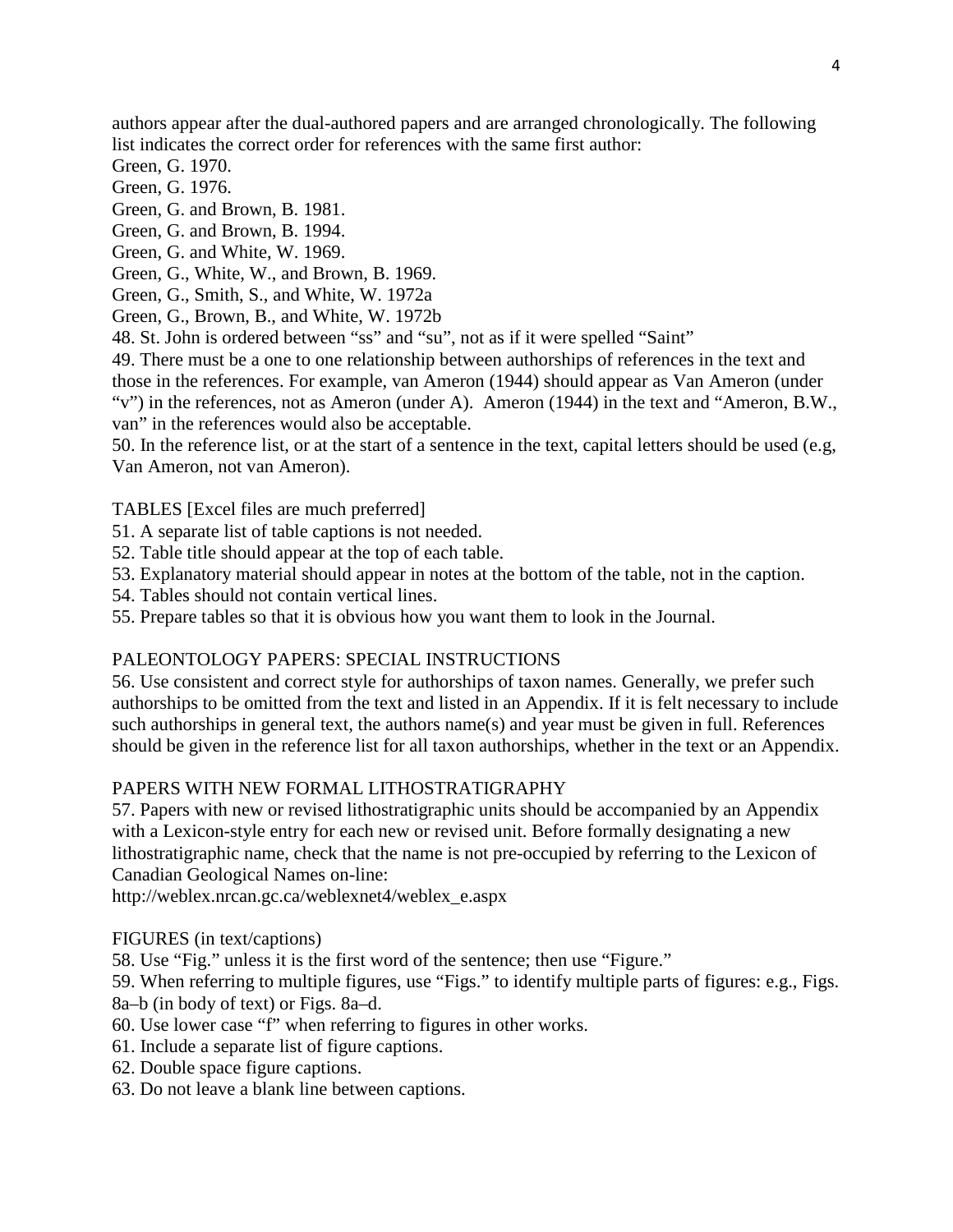64. Do not put captions on figures (that step is done during layout).

65. Define all abbreviations used in figures in corresponding figure captions.

## FINAL FIGURES

66. Figures in CorelDraw format are preferred but Adobe Illustrator files are acceptable.

67. Halftone or photographic plates should be scanned and submitted in high-resolution pdf format.

68. Figures should be designed so as to fit effectively into the publication space ― one column figures should 3.5" (8.75 cm) wide; full page width figures should be 7.25 (18.1 cm) wide. Figures can be no longer than 9.5" (24 cm).

69. The Journal does not publish numbered plates. Renumber plates as figures, appropriately in sequence.

70. Lettering in figures should be in a sans serif font (e.g., Arial). Fonts must be no smaller than 6 pt at final figure size.

71. Make font style and size, thickness of lines, and patterns consistent throughout all figures.

72. Remove "hairlines". Minimum line thickness should be ca. 0.1 mm.

73. For legibility, pattern repeat interval should be no less than 0.25" (7 mm).

74. Label components of Fig. (a), (b), (c), etc., not A, B, C, etc. Components must be provided at the same scale if they are to be combined during layout. Parentheses should be omitted when referring to Figures in the text; e.g., "see Fig. 4a", not "see Fig. 4(a)".

75. Remove shadows around boxes.

76. All maps should have either latitude and longitude or UTM ticks (at least two in each direction). If using latitude and longitude, include N, S, E or W and degree symbol.

77. In general, put symbols in a separate legend.

78. Line art prepared electronically can be submitted in most file formats (cdr, ai, pdf) though CorelDRAW (cdr format) is preferred.

79. Hand-drawn line art illustrations should be submitted in pdf format.

# ATLANTIC GEOLOGY REFERENCE STYLE (EXAMPLES) **Journal article:**

(a) Hyndman, R.D., Yorath, C.J., Clowes, R.M.., and Davis, E.E. 1990. The northern Cascadia subduction zone at Vancouver Island: seismic structure and tectonic history. Canadian Journal of Earth Sciences, 27, pp. 313–329.

(b) Ohmoto, H. 1986. Stable isotope geochemistry of ore deposits. In Stable isotopes in high temperature geological processes. Edited by J.W. Valley, H.P. Taylor, and J.R. O'Neil. Reviews in Mineralogy, 16, pp. 491–560.

(c) Walker, R.G. 1984. Turbidites and associated coarse clastic deposits. *In* Facies models. 2nd edition. *Edited by* R.G. Walker. Geoscience Canada, Reprint Series 1, pp. 171–188.

# **Book:**

(d) Billings, M.P. 1972. Structural geology. 3rd edition. Prentice-Hall, Inc., Englewood Cliffs, N.J., 421 p.

(e) Keppie, J.D., Nance, R.D., Murphy, J.B., and Dostal, J. 1991. Northern Appalachians: Avalon and Meguma terranes. *In* Tectonothermal evolution of the west African orogens and circum-Atlantic correlatives. *Edited by* R.D. Dallmeyer and J.P. Lécorché. Springer-Verlag, Heidelberg, pp. 298–315.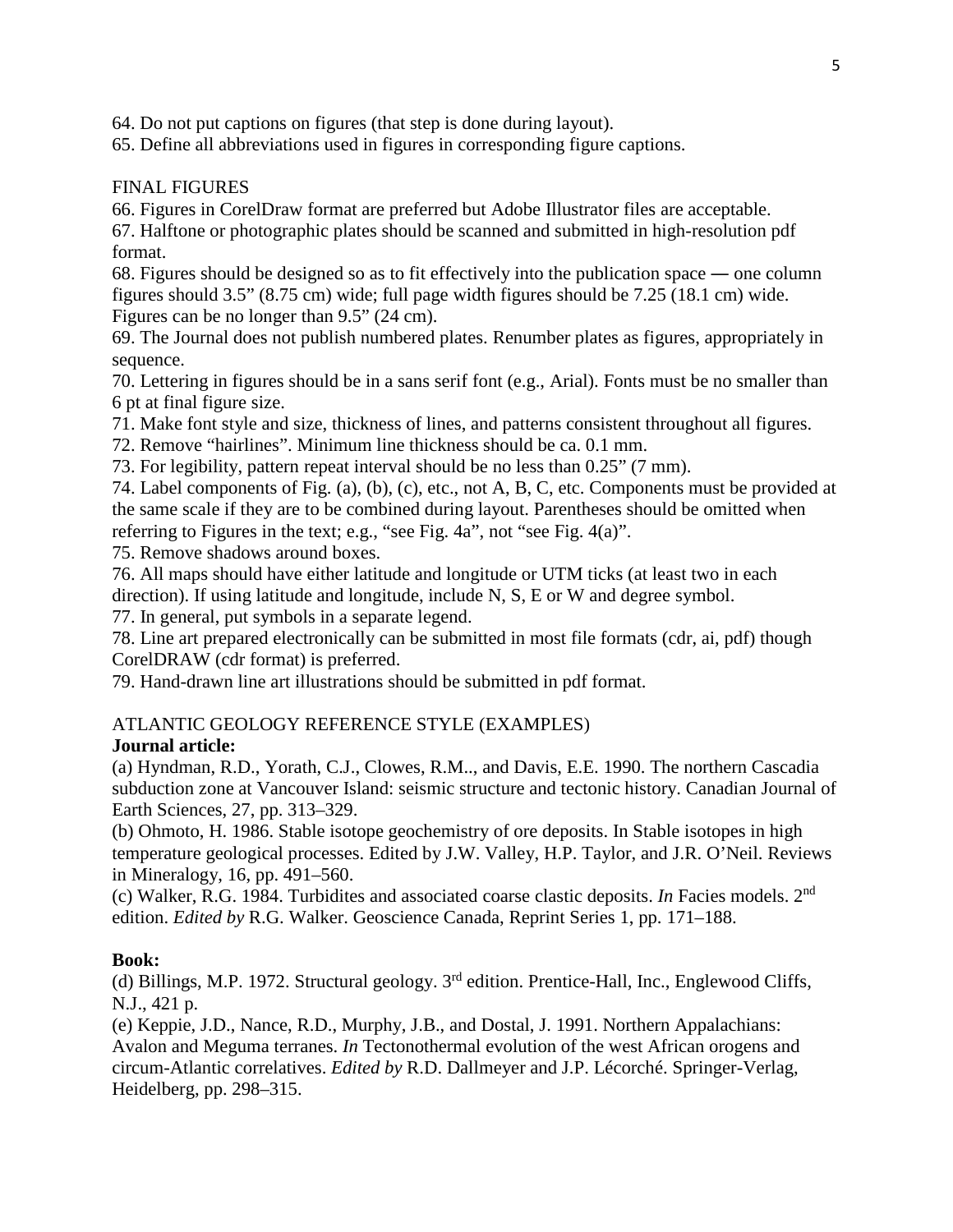## **Paper in conference proceedings:**

(f) Dickenson, W.T. and Wall, G.J. 1978. Temporal and spatial patterns in erosion and fluvial processes. *In* Research in Geomorphology. Geo-Books, Norwich, U.K., pp. 133–148. Institutional publications:

(g) Robson, M.J. 1985. Lower Paleozoic stratigraphy of northwestern Melville Island, District of Franklin. *In* Current research, part B. Geological Survey of Canada, Paper 85-1B, pp. 281–284. (h) Heaman, L.M. 1988. A precise U-Pb zircon age for a Hearst dyke. Geological Association of Canada-Mineralogical Association of Canada, Program with Abstracts, 13, p. A53. (i) Teller, J.T. and Clayton, L. *(Editors)*. 1983. Glacial Lake Agassiz. The Geological Association of Canada, Special Paper 26, 43 pp.

## **Thesis:**

(j) Van de Poll, H.W. 1970. Stratigraphical and sedimentological aspects of Pennsylvanian strata in southern New Brunswick. Unpublished Ph.D. thesis, University of Wales, Aberystwyth, Wales, 194 p.

### **Map:**

Barr, S.M., White, C.E., and Macdonald, A.S. 1996. Geology, Southeastern Cape Breton Island, Nova Scotia. Geological Survey of Canada, Map1853A, scale 1:100 000.

### **Internet Data:**

Reference to electronic documents posted on internet web sites should include the date the information was posted (publication date), as well as the date of access or downloading of the information. Environment Canada. 2002. The climate of Nova Scotia. URL <http://www.alt.ec.gc.ca/climate/ns.html>, 6 January 2003.

NOTE: It is strongly recommended that internet documents be downloaded as digital files by an author if they are used as references. This will ensure that you at least have a copy of the original work regardless of any changes at the originating site.

Note:

Reference in text for articles appearing in same issue should be cited: e.g., (Davis and Green 1999). In reference list: Davis, D.W. and Green, J.C. 1999. Title of article. Atlantic Geology, 36, pp. XXX–XXX. (We will fill in page range later).

#### **Style for Systematic Paleontology (see example in separate file)**

Follow the relevant nomenclatural code — the International Code of Zoological Nomenclature [\(http://iczn.org/iczn/index.jsp\)](http://iczn.org/iczn/index.jsp) for zoology, including ichnology; and the International Code of Nomenclature [\(http://iapt-taxon.org/nomen/main.php\)](http://iapt-taxon.org/nomen/main.php) for algae, fungi and plants.

The term "Systematic paleontology" should be used as a First order heading in place of "Taxonomy". For other headings in a systematic section, see example.

Note that we do not use commas between author and year for any references, whether in general text or for a taxon authorship (even though the ICZN recommends use of such a comma).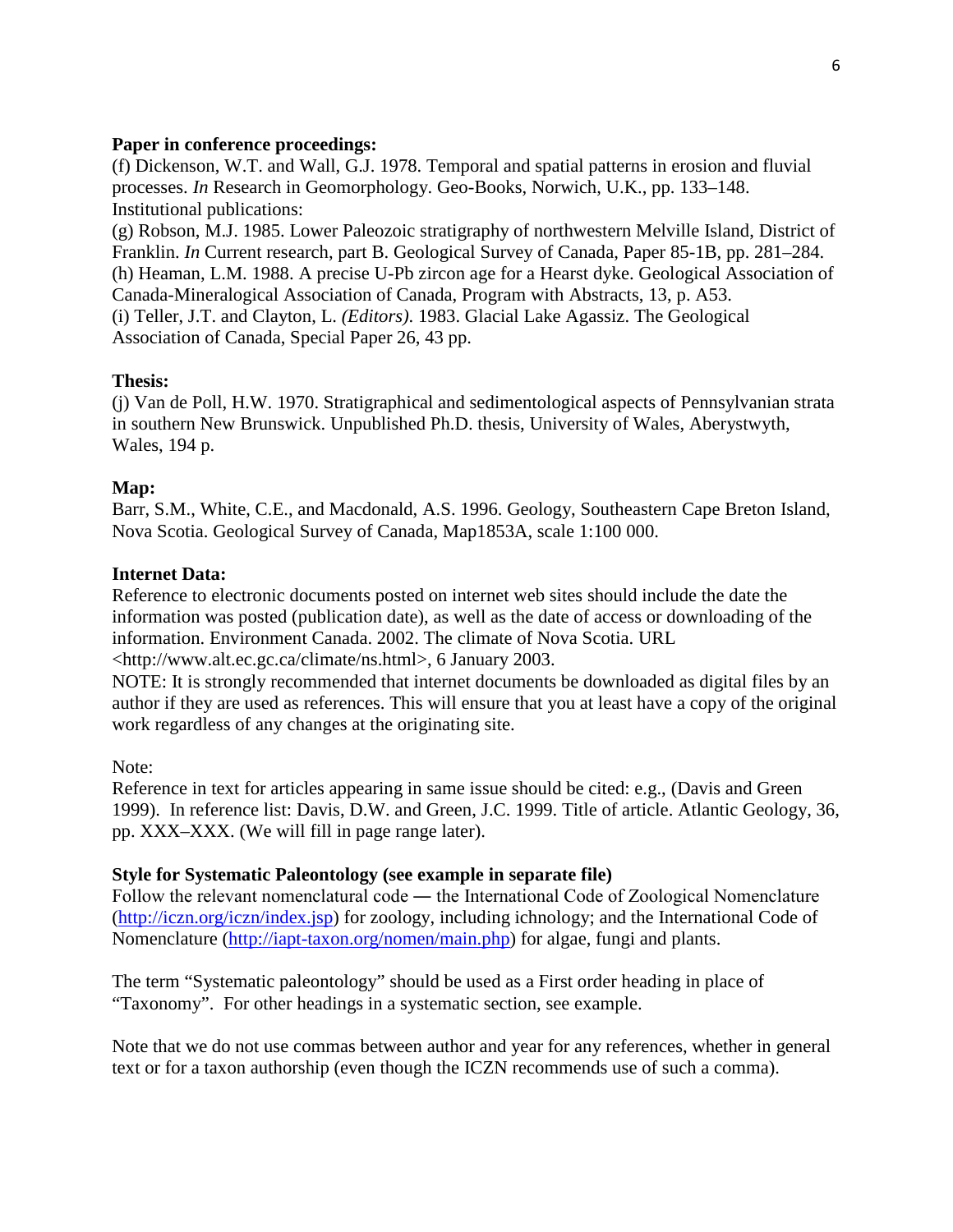#### ATLANTIC GEOLOGY PREFERRED USEAGE SUMMARY

Only use single quotes within double quotes

Avoid: (1) starting sentences with "There is...." Or similar constructions (weak writing); (2) using adjectives as nouns (volcanics should be volcanic rocks); (3) using constructions like "This means that..." instead of "This result means that...". brackets [ ] as in [( )] can almost always be avoided through judicious use of commas and hyphens

Appalachian orogen, not Appalachian Orogen

archaeology (by international convention), not archeology, although paleontology rather than palaeontology

Arctic, as in the Canadian Arctic

arctic, as in arctic Canada

bivalve (modern convention), not pelecypod or lamellibranch

centre, not center

coalfield

cross-section

dates: preferably 12 November 2004 (progressing logically from smallest to largest unit) rather that November 12 2004 (progressing illogically from middle sized unit to smallest to biggest)

dyke, not dike

earth, as in "they threw earth all over it ...."

Earth, as in "the Earth is one of the planets of the Solar System"

equator, as in "the equator of any sphere forms a circle ....

Equator, as in "the country of Equador was so named because it is on the Equator"

foraminifera is preferred as a vernacular plural for foraminifer

freshwater, as in "this is a freshwater river rather than a tidal river" (cf. saltwater)

fresh water, as in "there is fresh water in the river" (cf. salt water)

full moon

"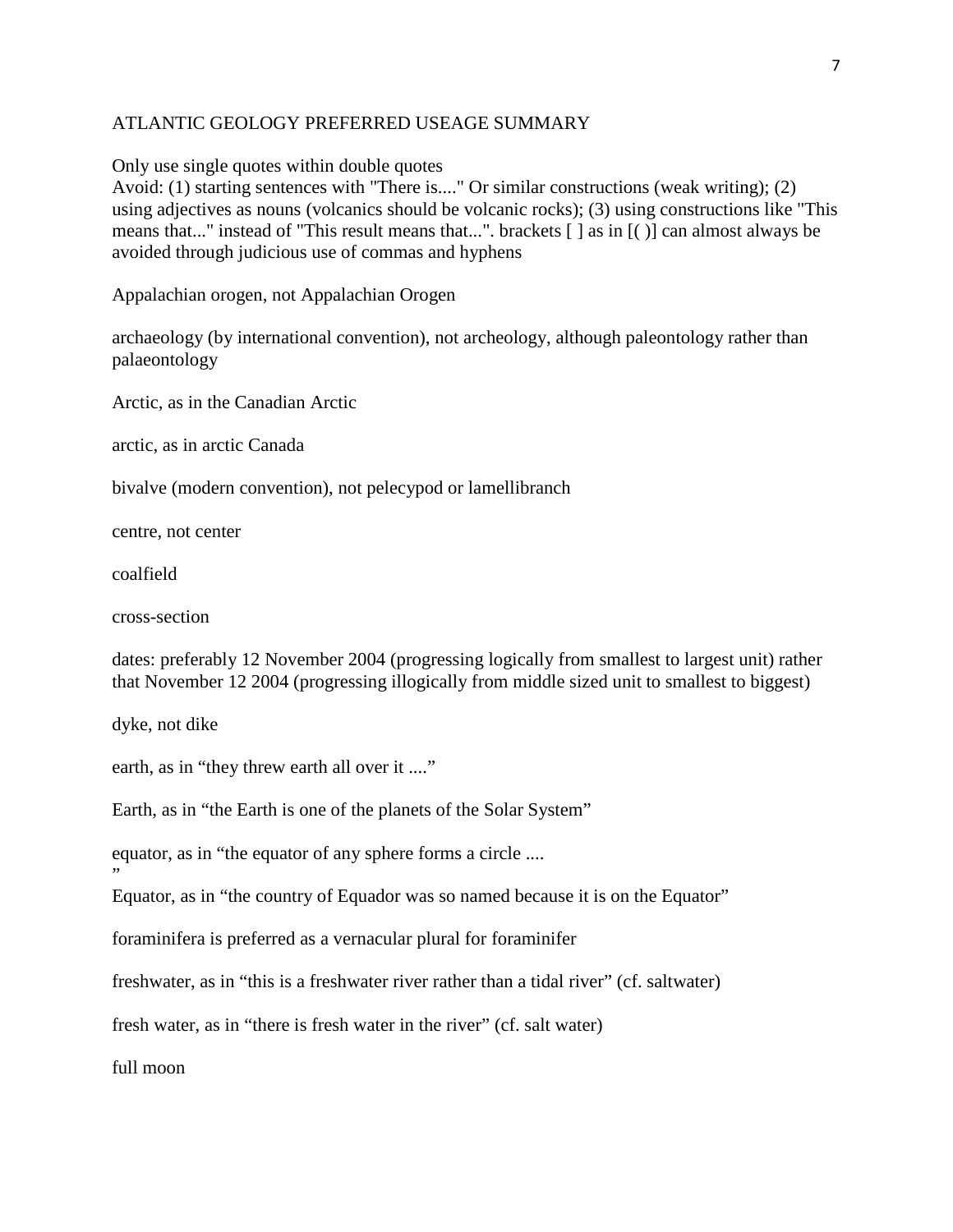Greenwich Meridian

groundwater (noun and adjective)

ibid, avoid. Use reference again or if doesn't need repeating, just use author's name.

ice age, not capitalized, could be a Precambrian ice age, or a Carboniferous ice age.

Ice Age, capitalized, means the ongoing Pleistocene–Holocene episode (global warming notwithstanding), and can be subdivided into glacials and interglacials.

idem, avoid. Use reference again or if doesn't need repeating, just use author's name.

landmass

macroflora,, not megaflora

Magnetic North Pole

Magnetic South Pole

Maritime Provinces — a compound noun referring to a region, but the "Maritime provinces of New Brunswick and Prince Edward Island"

metre, not meter

Middle/middle, not Mid- or mid-

moon, as in one of the moons of Jupiter

Moon, as in the Moon is a satellite of Earth; but full moon, new moon, first quarter of the Moon

Northern Hemisphere (of the Earth)

North Pole

oxidize, not oxidise, etc.

paleo..., not palaeo...

Paleocene, not Palaeocene

Post-glacial

Pridoli – not Přidolí,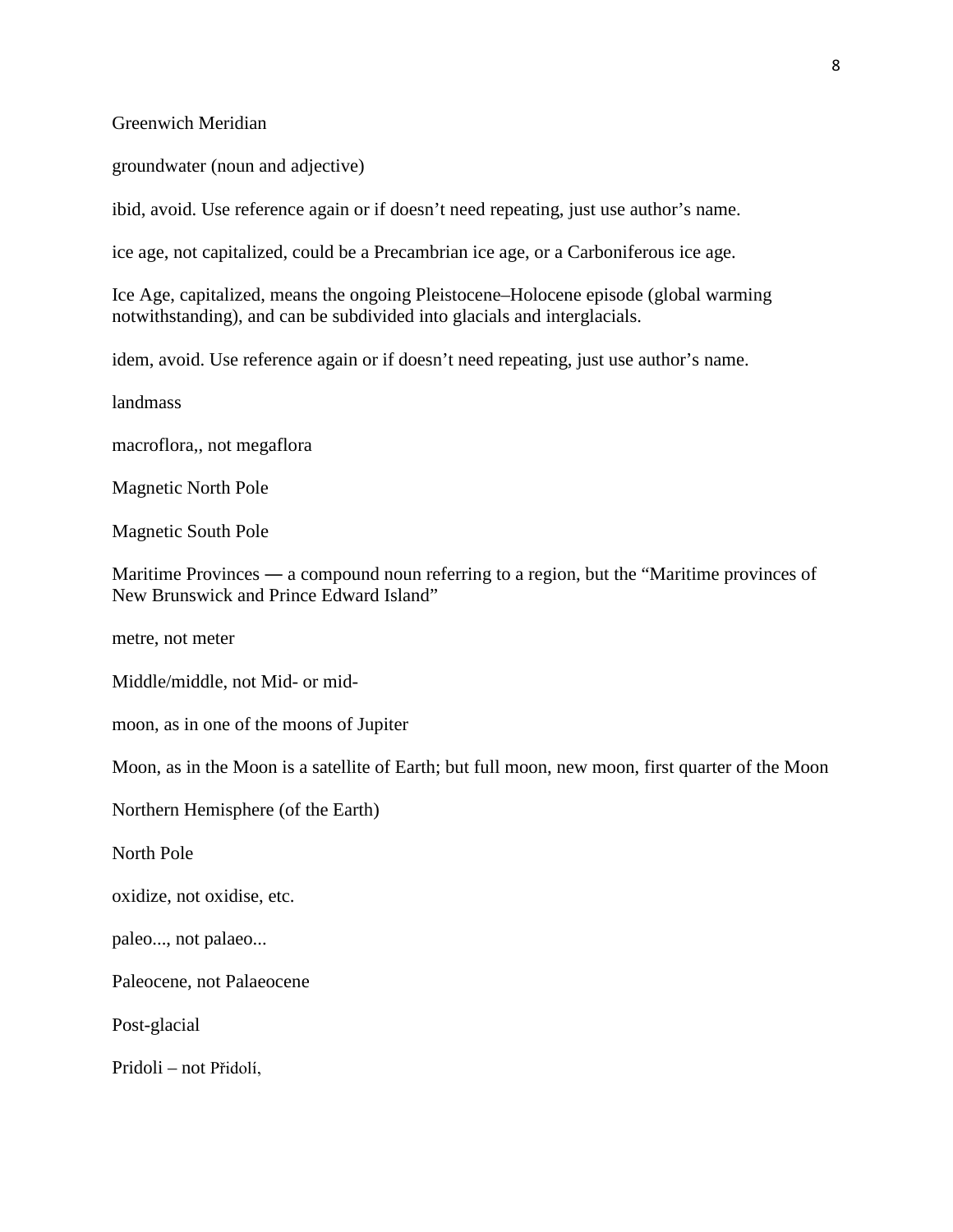[first or last] quarter of the moon

red beds, not redbeds

saltwater, as in "here is a saltwater creek"

salt water, as in "the sea is composed of salt water"

Scotian Margin (= Scotian Shelf + Scotian Slope) or use Scotian Shelf and Scotian Slope sensu stricto.

sea level (noun),

sea-level (adjective)

semi-diurnal

Southern Hemisphere (of the Earth)

South Pole

storey, as in multistorey sandstone packages

Sun (in reference to the Solar System's star)

terrane, not Terrane

Visean, not Viséan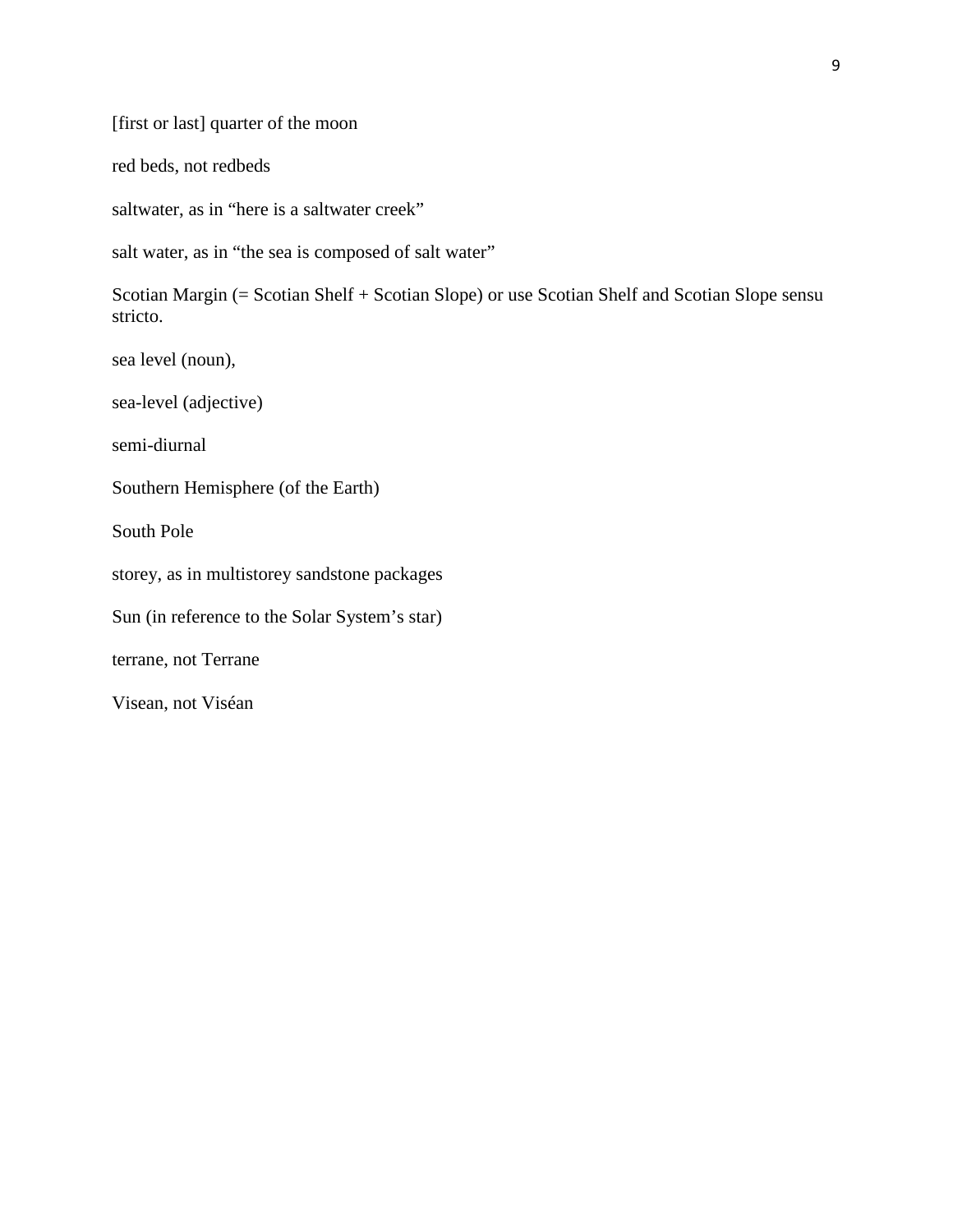## **SYSTEMATIC PALEONTOLOGY**

Division **Dinoflagellata** (Bütschli 1885) Smith *et al.* 1993 Subdivision **Dinokaryota** Smith *et al.* 1993 Class **Dinophyceae** Pascher 1914 Subclass **Peridiniphycidae** Smith *et al*. 1993 Order **Gonyaulacales** Taylor 1980 Suborder **Gonyaulacineae** (autonym) Family **Areoligeraceae** Evitt 1963b

Genus *Aptea* Eisenack 1958 emend. nov.

- 1958 *Aptea* Eisenack, p. 393.
- 1967 *Cassidium* Drugg, p. 22.

**Type.** Eisenack 1958, pl.22, fig.5, as *Aptea polymorpha*.

**Emended Diagnosis.** Areoligeracean cysts that are proximate to proximochorate, with a subcircular to lenticular ambitus, a rounded to more commonly asymmetrical antapex and an apical horn; lateral horns or prominences formed by the central body are absent, although a lateral prominence may be formed by ornament. Acavate. Ornamentation consisting of linear elements such as crests or ridges, or short to moderately long free-standing elements that are in large part fused or connected to adjacent elements; ornament is more or less uniformly distributed over the cyst. Archaeopyle apical, with formula  $A_{(1-4)}$ , operculum free; sulcal notch offset to the left.

**Comments.** As expressed above, *Aptea* is here considered an areoligeracean genus and not, as determined by some authors, a taxonomic junior synonym of *Pseudoceratium*. It is distinguished by ornament that is entirely of for the most part composed of linear elements, and this ornament is not absent dorso-ventrally although it may be reduced. *Cyclonephelium* also has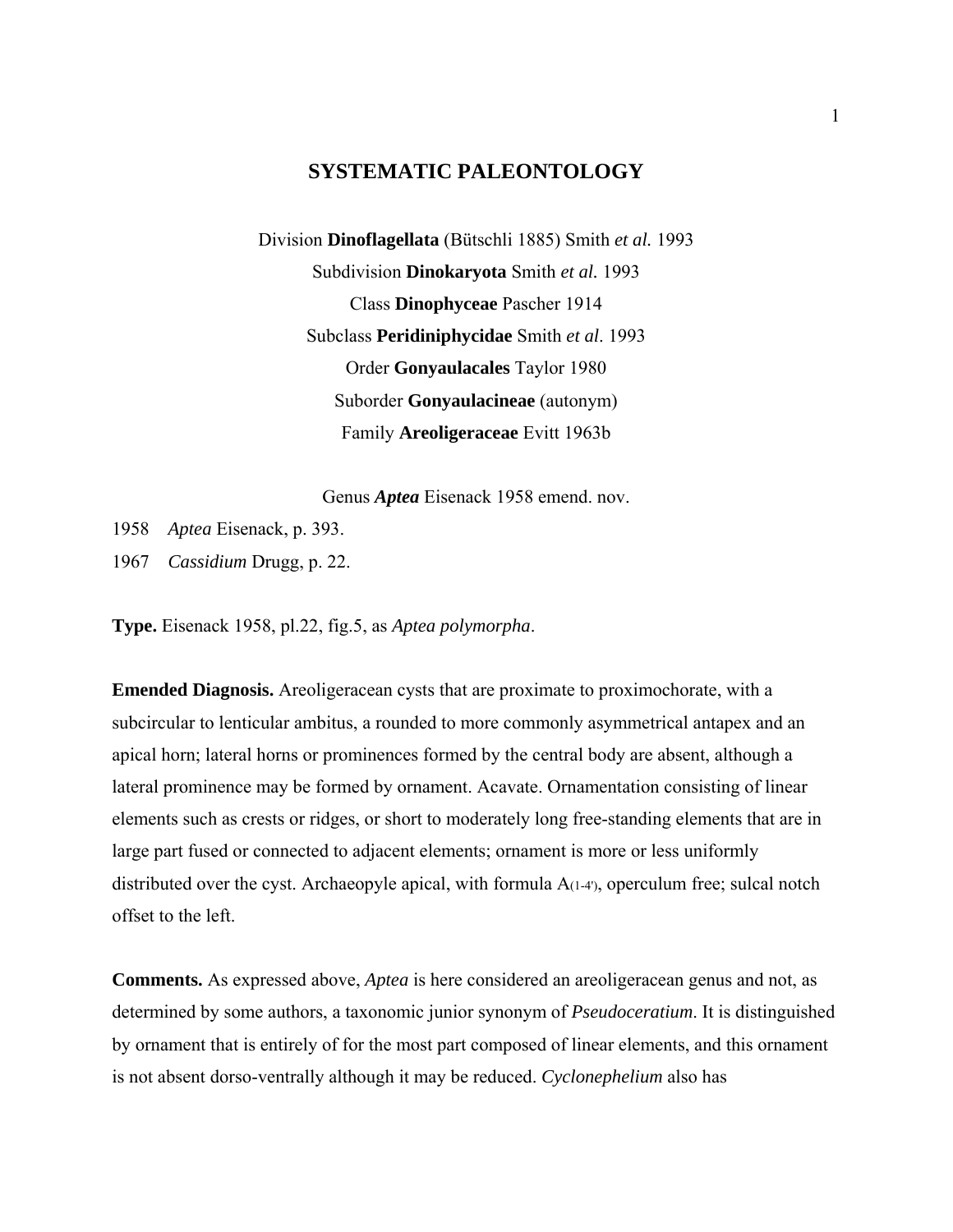predominantly linear sculptural elements but has dorso-ventral areas devoid of ornament.

*Aptea cassis* sp. nov. (Fig. 5a–n)

**Holotype.** Fig. 5C, from the base of the Slater River Formation (late Albian or Early Cenomanian), Hume River section, Northwest Territories, Canada. (Sample 07-Peel-43, 724.5 m from base of section, slide 5262-012C, coordinates 190x0909, England Finder XXXX; see Appendix herein and Fensome 2016 for further details.)

**Derivation of name.** From the Latin *cassis*, meaning hunting net or snare, in reference to the reticulate nature of the ornament. The epithet is a noun in apposition.

**Diagnosis.** A species of *Aptea* with a coarse reticulum formed of simple low membranous crests; there are no free-standing elements. The reticulum is distributed across the dorsal and ventral surfaces, although may occasionally be somewhat more weakly developed in mid-ventral and mid-dorsal areas. The antapex is symmetrical or asymmetrical, with developments of two usually unequal antapical protuberances or horns.

**Comments.** This species is characterized by a simple network of low crests; the ornament is not complicated by additional convoluted or free-standing elements. The ornament of *Aptea polymorpha* tends to be higher and more convoluted. *Aptea cassis* also resembles *Cyclonephelium compactum*, but the latter has distinct dorso-ventral areas devoid of ornament and higher and generally more convoluted muri.

**Stratigraphic occurrence.** This species occurs in the lower part of the Slater River Formation on the Mackenzie Plain, previously dated as early Cenomanian based on rare ammonites, fish scale and lithologic correlation, but dated as latest Albian based on dinoflagellate cysts (Fensome 2016).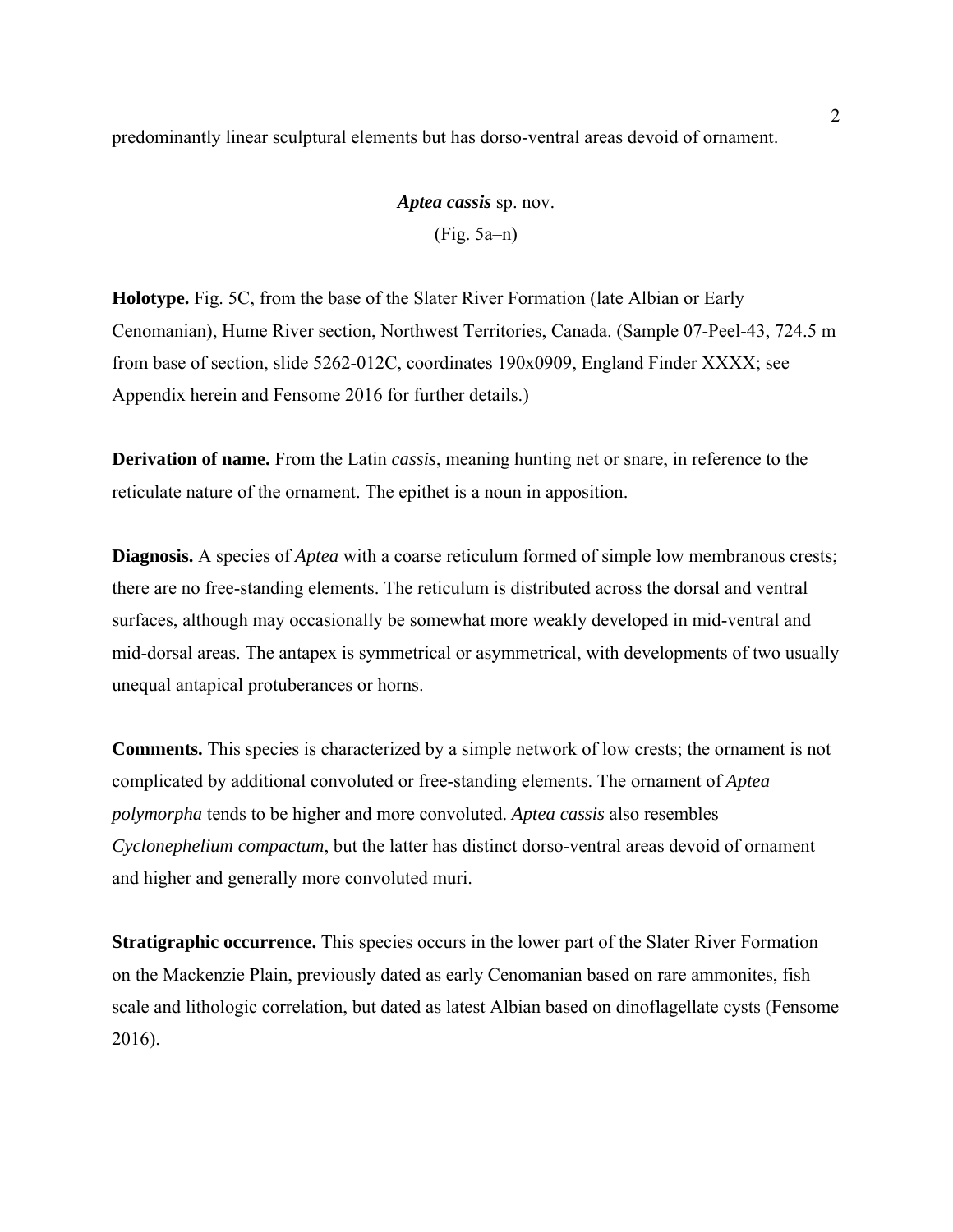#### *Aptea rotundata* (Cookson & Eisenack 1961) comb. nov.

- 1961 *Canningia rotundata* Cookson & Eisenack, p. 72, pl. 12, figs. 1–5.
- 1962 *Cyclonephelium paucimarginatum* Cookson & Eisenack, p. 494, pl. 6, fig. 5–7.
- 1978 *Canningia*? *rotundata* Cookson & Eisenack: Stover & Evitt, p. 25.
- 1980 *Batiacasphaera rotundata* (Cookson & Eisenack) Dörhöfer & Davies, p. 41.
- 1987a *Circulodinium vermiculatum* Stover & Helby, p. 230, figs. 4A–M.

**Comments.** Cookson & Eisenack (1961, p. 72) described this species as having a wall '…of variable thickness, *c* 2–5 μ, closely covered with a dense indistinctly vermiculate pattern.' The wall is thus single layered, with ornament of linear elements, and so fits with *Aptea* rather than *Canningia*. Although the epithet implies a bowl-shaped body, the holotype is asymmetrical, attesting to its areoligeracean affinity.

**Stratigraphic occurrence.** Cookson & Eisenack (1961) recorded *Aptea* (as *Canningia*) *rotundata* from the Senonian of Australia. (The term 'Senonian' is former term for a Late Cretaceous epoch generally considered Coniacean–Campanian but sometimes defined as including the Maastrichtian ― http://www.encyclopedia.com/science/dictionaries-thesaurusespictures-and-press-releases/senonian ― we are uncertain as to the definition applied by Cookson and Eisenack.) Cookson & Eisenack (1962) described *Cyclonephelium paucimarginatum* from the ?late Albian–Cenomanian of Australia. The type material of *Circulodinium vermiculatum* is from the late Hauterivian to Barremian of offshore Western Australia.

#### **Genus** *Canningia* Cookson & Eisenack 1960

- 1960 *Canningia* Cookson & Eisenack: 251.
- 1967 *Senoniasphaera* Clarke & Verdier: 61.
- 1980 *Canningia* Clarke & Verdier; emend. Dörhöfer & Davies, p. 36.
- 1980 *Hashenia* Yu Jingxian & Zhang Wangping: 107.
- 1981 *Canningia* Clarke & Verdier; emend. Below, p. 30 (however, see Hedlund & Norris 1986, p. 295).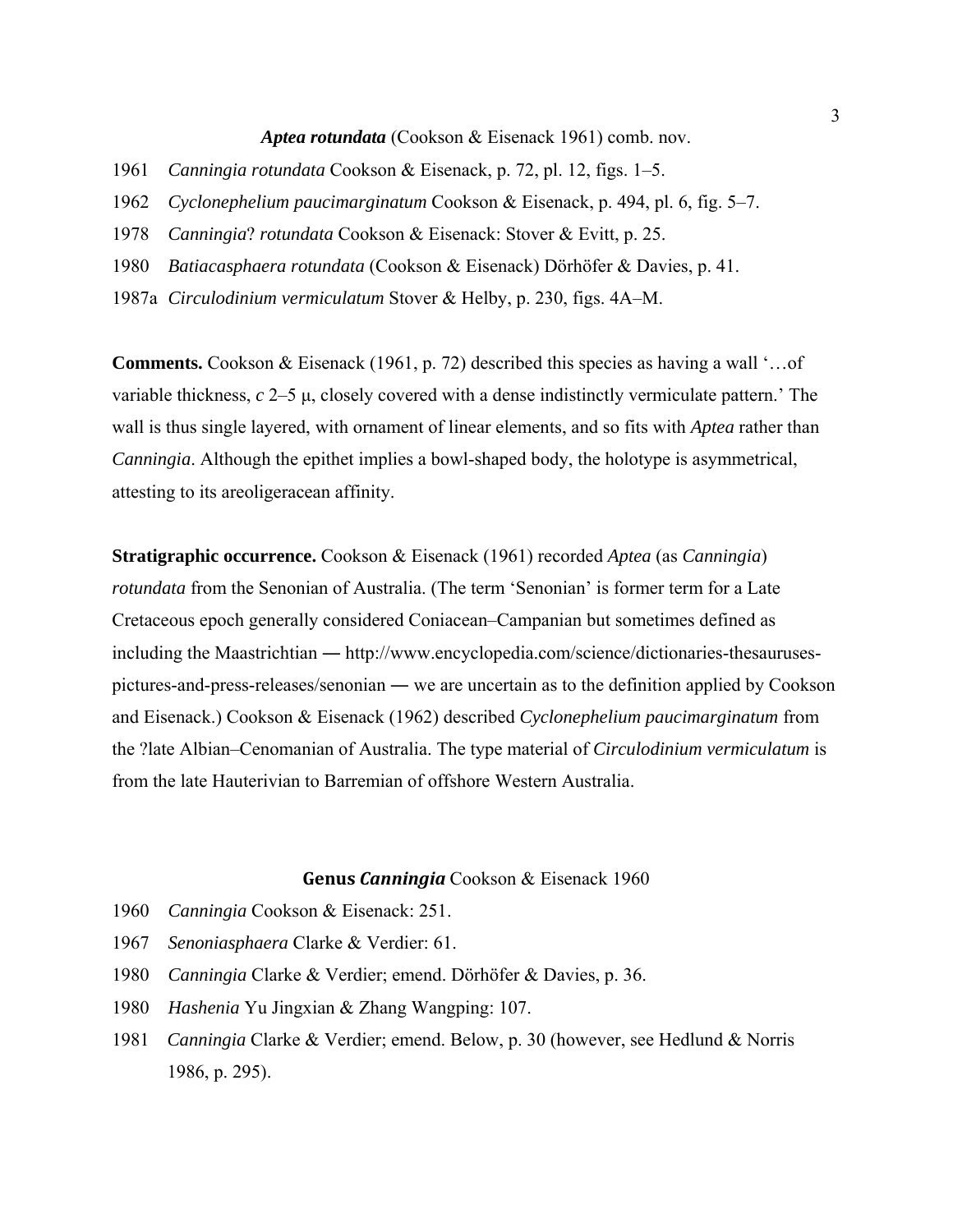**Type.** Cookson & Eisenack 1960, pl. 38, fig. 1, as *Canningia reticulata*.

**Synopsis.** Areoligeracean cysts that are proximate, lenticular, with asymmetrical to rounded antapex and a generally short apical prominence. Holocavate; the connections between autophragm and ectophragm may be in the form of membranes (muri) or unit elements (pillars). Ectophragm continuous or discontinuous, generally smooth or with ornamentation of low relief. Archaeopyle apical, with formula  $A_{(1-4)}$ , operculum free or attached; sulcal notch offset to the left.

#### Family **Ceratiaceae** Willey & Hickson 1909

Genus *Pseudoceratium* Gocht 1957 emend. nov.

- 1957 *Pseudoceratium* Gocht, p. 166.
- 1962 *Eopseudoceratium* Neale & Sarjeant, p. 446.
- 1980 *Pseudoceratium* Gocht; emend. Dörhöfer & Davies, p. 39.
- 1986 *Pseudoceratium* Gocht; emend. Bint, p. 144.
- 1987 *Pseudoceratium* Gocht; emend. Helby, p. 313–315.

**Type:** Gocht 1957, pl. 18, fig. 1, as *Pseudoceratium pelliferum*.

**Emended diagnosis.** Dorso-ventrally compressed ceratiacean cysts with single apical, lateral (postcingular) and antapical horns or prominences; the lateral horn is formed from the autophragm, not by the ornament alone. Proximate, wall formed of one or two layers. If twolayered, there are supports between the layers, which are thus autophragm and ectophragm. Paratabulation often indicated by ornamentation if present. Ornamentation may be granular or consist of short processes, which may be joined by trabecula or support a more extensive ectophragm. Archaeopyle apical, with formula  $A_{(1-4)}$ , operculum generally free; sulcal notch offset to the left.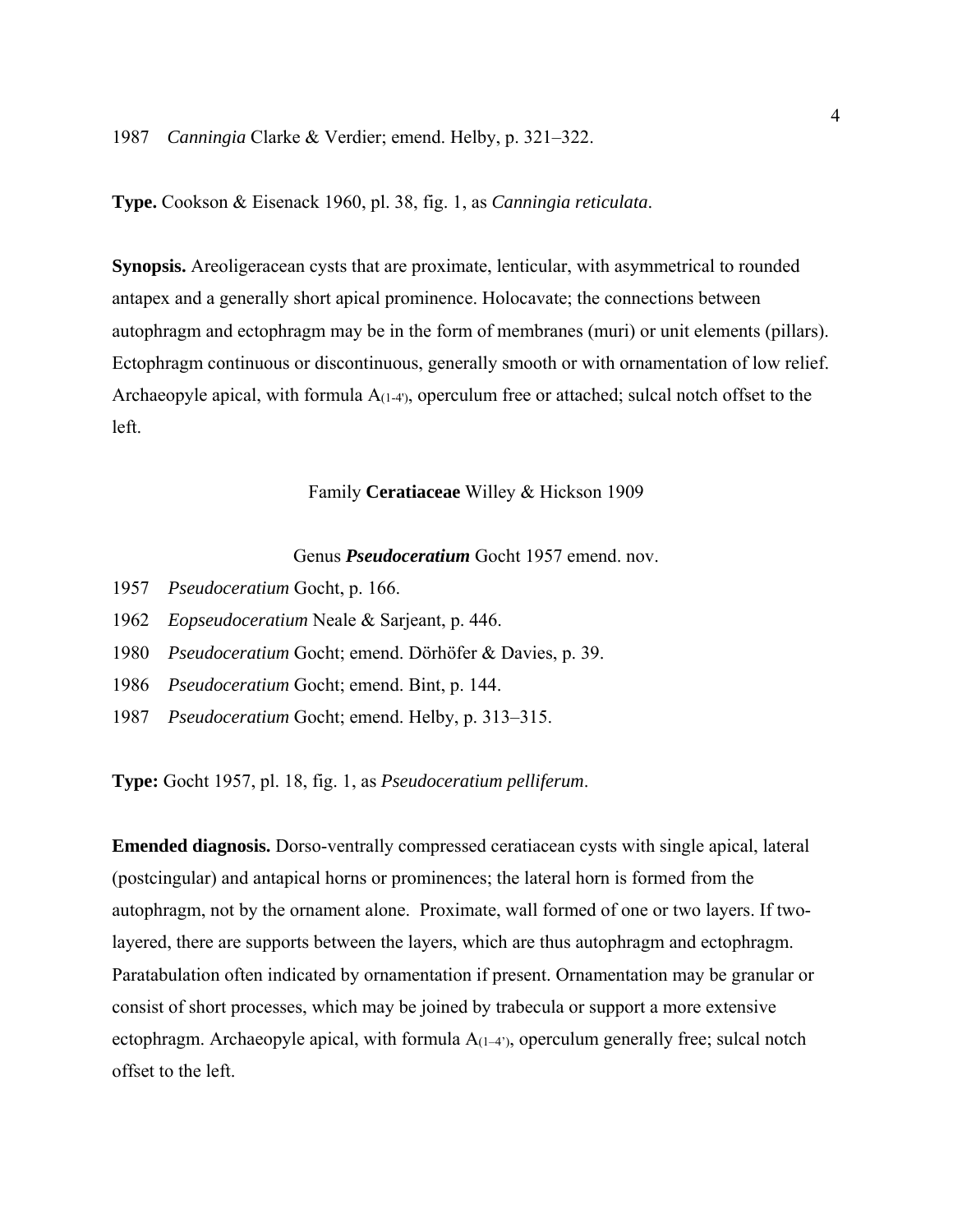**Comments.** We emend *Pseudoceratium* to restrict it to forms in which the lateral horn/prominence if formed by the autophragm. Forms in which the lateral prominence is constructed solely from the ornament are referable to an areoligeracean genus, most commonly *Aptea*.

*Pseudoceratium aulaeum* Harding 1990 ex Harding in Williams *et al*. 1998 1990 *Pseudoceratium aulaeum* Harding, p. 18, pl. 1, figs. 1–6; name not validly published. 1998 *Pseudoceratium aulaeum* Harding ex Harding in Williams *et al*. 1998, p. 512.

**Comments.** This species is difficult to compare with other species of *Pseudoceratium* because the type material is illustrated by scanning electron micrographs (SEMs). Paratabulation is evident on the SEMs. Harding (1990, p. 18) noted that the 'Intratabular sculptural elements consist of irregularly distributed processes supporting an ectophragmal trabecular reticulum.'

**Stratigraphic occurrence.** Harding recorded this species from 'presumed low-salinity' late Barremian assemblages of England.

> Suborder **Gonyaulacineae** Smith *et al*. 1993 Family **Gonyaulacaceae** Lindemann 1928 Subfamily **Cribroperidinioideae** Fensome *et al*. 1993

> > Genus *Turbiosphaera* Archangelsky 1969

1969 *Turbiosphaera* Archangelsky, p. 408.

#### **Selected species**

*Turbiosphaera***?** *sarrisii* (Archangelsky 1969) comb. nov.

1969 *Polystephanephorus*? *sarrisii* Archangelsky, p. 411, pl. 2, figs. 5–7.

1978 *Senoniasphaera*? *sarrisii* (Archangelsky) Stover & Evitt, p. 80.